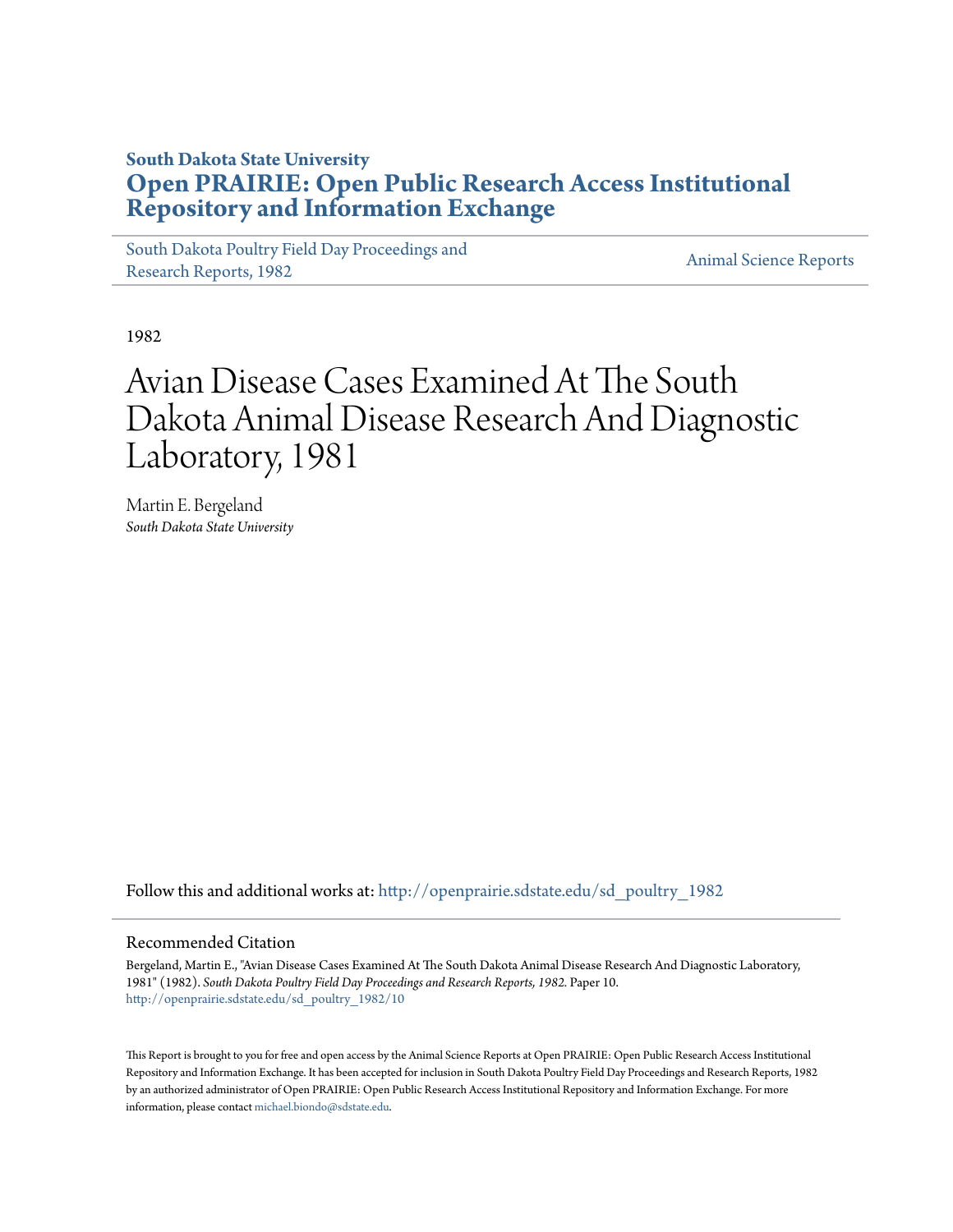

|                                        | Chicken Turkey   |    | Other                   |
|----------------------------------------|------------------|----|-------------------------|
| Body as a Whole                        |                  |    |                         |
| Adenovirus Infection                   |                  | 5  |                         |
| Amyloidosis                            | 1                |    | 2 geese                 |
| Ascites                                | $\mathbf{1}$     |    |                         |
| Avian Encephalomyelitis                | $\mathbf{1}$     |    |                         |
| Cannibalism                            | 3                |    |                         |
| Dehydration                            | $\mathbf{1}$     | 4  |                         |
| Gout                                   | $\boldsymbol{2}$ |    | 2 geese                 |
| Infectious Bursal Disease              | $\mathbf{1}$     |    |                         |
| Neoplasm, Marek's Disease, Generalized | 3                |    |                         |
| Obesity                                | 9                |    |                         |
| Paralysis                              |                  |    | 1 goose                 |
| Pertonitis                             | 4                |    |                         |
| Septicemia, Erysipelothrix             | 1                |    |                         |
| Septicemia, E. coli                    | 1                | 43 | 2 geese, 1 pheasant     |
| Septicemia, Pasteurella hemolytica     | 1                |    |                         |
| Septicemia, Pasteurella multocida      | 3                | 15 | 1 duck, 3 geese         |
| Septicemia, Pseudomonas                |                  | 4  |                         |
| Septicemia, Salmonella                 |                  | 9  | 2 pigeons               |
| Septicemia, Staphylococcus             | $\mathbf 1$      | 5  |                         |
| Starvation                             | 1                | 4  | 1 pheasant              |
| Sudden Death                           | 3                | 1  | 1 duck, 2 geese         |
| Toxicosis, Botulism                    |                  |    | 1 duck, 2 pheasants     |
| Toxicosis, Idiopathic                  |                  |    | 1 goose                 |
| Toxicosis, Sodium                      | $\mathbf{1}$     |    |                         |
| Toxicosis, Strychnine                  |                  |    | 1 goose                 |
| Toxicosis, T-2 (Mycotoxin)             | 1                |    |                         |
| Trauma                                 | 3                | 3  | 1 wild turkey, 3 geese, |
|                                        | ٠                |    | 3 pheasants, 2 gulls    |
| Tuberculosis                           | 9                |    | 1 wild turkey, 3 geese  |
| Yolk Sac Infection                     |                  | 28 |                         |
| Integumentary                          |                  |    |                         |
| Dermatitis, Gangrenous                 | 1                |    |                         |
| Dermatitis, Podo                       |                  | 1  |                         |
| Parasitism, Lice                       | $\boldsymbol{2}$ |    |                         |
| Parasitism, Mites                      | $\mathbf 1$      |    |                         |
| Pox                                    | $\mathbf 1$      |    | 1 hawk                  |

Professor, Department of Veterinary Science.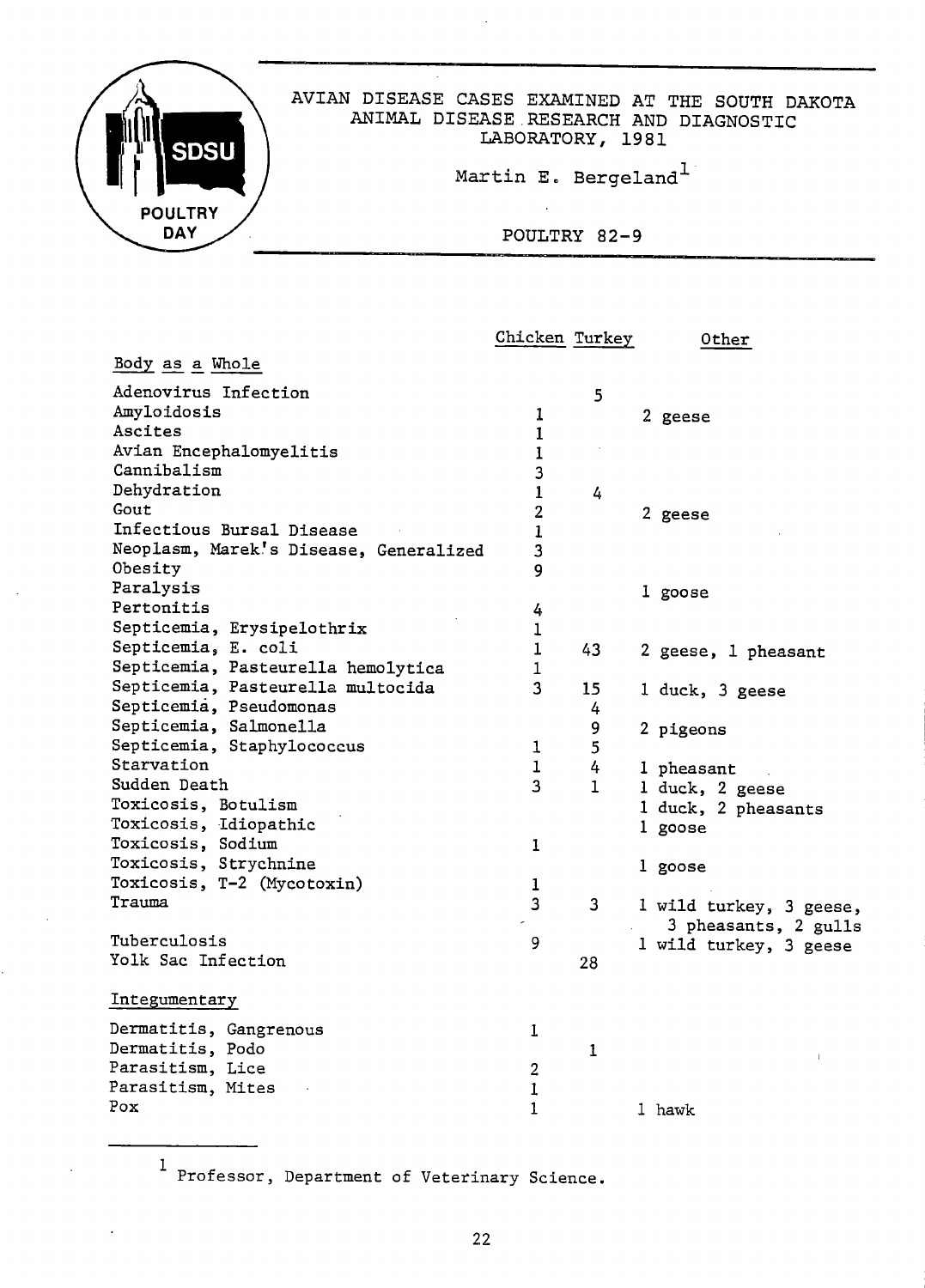|                                      | Chicken Turkey          |                | Other                   |
|--------------------------------------|-------------------------|----------------|-------------------------|
| Musculoskeletal                      |                         |                |                         |
| Arthritis                            | 1                       | 8              | l goose, 1 pigeon       |
| Bumble Foot                          | 1                       |                |                         |
| Myopathy, Exertion                   |                         |                | 1 goose                 |
| Osteodystrophy                       | 16                      | 12             | 1 duck, 1 goose         |
| Osteomyelitis                        |                         | 2              |                         |
| Perosis                              | $\overline{2}$          |                |                         |
| Spondylitis                          |                         | 1 <sup>1</sup> |                         |
| Respiratory                          |                         |                |                         |
| Airsacculitis                        |                         | 14             | 2 geese                 |
| Aspergillosis                        | 1                       | 10             | 1 goose, 1 parrot       |
| Corza (Alkaligines sp.)              |                         | $\overline{2}$ |                         |
| Lung-Pneumonia                       | ı                       |                |                         |
| Respiratory Infection, Idiopathic    | 1                       | 2              |                         |
| Sinusitis                            |                         | 7              |                         |
| Tracheitis                           | 1                       | 1              |                         |
| Cardiovascular                       |                         |                |                         |
| Aortic Rupture                       |                         | 11             |                         |
| Round Heart Disease                  |                         | 14             |                         |
| Hemic and Lymphatic                  |                         |                |                         |
| Anemia, Aplastic                     | 5                       |                |                         |
| Neoplasm, Lymphoid Leukosis          | 24                      |                |                         |
| Hemorrhage, Generalized              | $\mathbf{2}$            |                | 1 pheasant              |
|                                      |                         |                |                         |
| Digestive                            |                         |                |                         |
| Crop-Mycosis                         |                         | 5              |                         |
| Intestine-Enteritis, Idiopathic      | 1                       | $\overline{2}$ | 2 pheasants, 1 quail    |
| Intestine-Enteritis, Coronavirus     | 1                       |                |                         |
| Intestine-Enteritis, E. coli         |                         | 1              |                         |
| Intestine-Enteritis, Necrotic.       |                         |                | 1 Bluejay               |
| Intestine-Enteritis, Rotavirus       |                         | 17             |                         |
| Intestine-Enteritis, Salmonella      | ı                       | 22             |                         |
| Intestine-Parasitism, Coccidia       | $\overline{7}$          | 10             | 2 pheasants             |
| Intestine-Parasitism, Cryptosporidia |                         | $\overline{2}$ |                         |
| Liver-Hepatitis                      | $\overline{\mathbf{c}}$ |                | 1 duck, 1 goose, 1 dove |
| Liver-Hepatosis                      | $\overline{2}$          |                |                         |
| Liver-Lipidosis                      | 19                      |                |                         |
| Parasitism, Histomoniasis            | 1                       | $\overline{2}$ | 1 peafowl               |
| Proventriculitis                     | 1                       |                |                         |
| Urogenital                           |                         |                |                         |
| Egg Production Decreased             | 2                       |                |                         |
| Kidney-Neoplasm                      | $\mathbf 1$             |                |                         |
| Kidney-Nephrosis                     | $\boldsymbol{2}$        | 1              | 1 goose                 |
| Ovary-Neoplasm, Carcinoma            | 1                       |                | 1 parakeet              |
| Oviduct-Abnormal                     | 1                       |                | 1 duck                  |